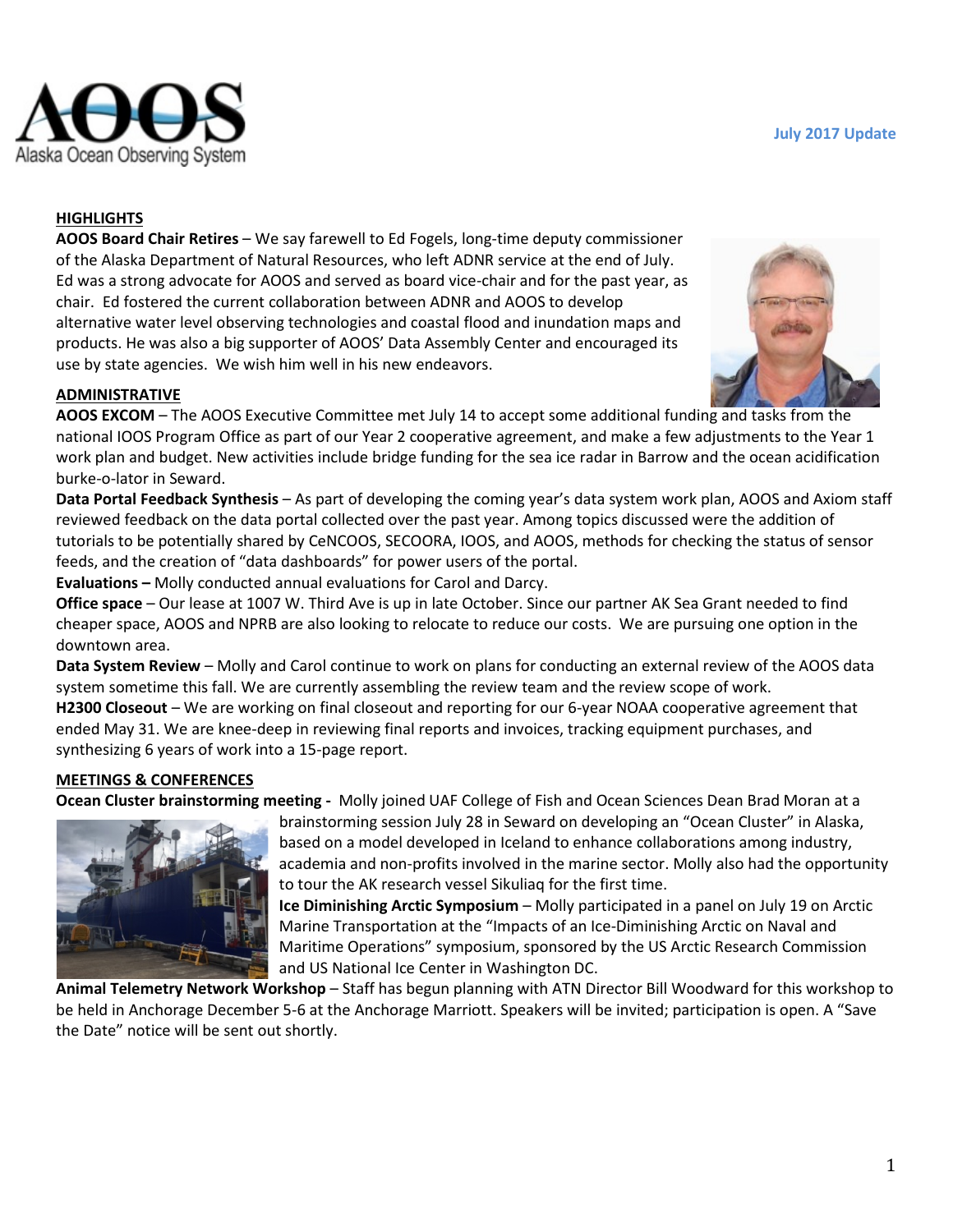# **NATIONAL ACTIVITIES**

**IOOS Honorary Directors –** Molly participated in the IOOS Association Executive Committee meeting July 6 with their Honorary Directors to discuss strategies for FY 18 funding requests. The Honorary Directors include former NOAA chief of staff Scott Rayder, former NOAA Administrator Conrad Lautenbacher, retired Admiral Paul Gaffney, and former Washington Congressman Norm Dicks.

**IOOS Op-Ed Initiative** – Molly is working with the IOOS Association to develop a series of op-eds to be published across the country highlighting the value of ocean observations to the economy and national security.

**US AON AIS Task Team Meeting** – Molly and Rob participated in this effort initiated by the US AON office to help coordinate the various US AIS database efforts. The first step is to identify these efforts, their source of funding, the resolution of the data, and the products and outcomes expected.

**DC Meetings –** While in DC for the Ice-Diminishing Arctic symposium, Molly also stopped by the Alaska delegation offices July 21 to update them on AOOS activities. She also spent a morning in Silver Spring meeting with Chris Oliver and Cisco Werner at NMFS, Nicole LeBoeuf at NOS, and Libby Jewett with the national Ocean Acidification Program.

### **ALASKA AND REGIONAL PARTNERSHIPS AND COLLABORATIONS**

**Alaska Regional Team Strategy meeting** – Molly met July 27 with a small group of NOAA staff and partners organized by Regional Team Lead Doug Demaster and Coordinator Amy Holman to brainstorm future NOAA collaboration (cross line offices) priorities.

**ERMA semi-annual telecon** – Molly, Carol and Will Koeppen from Axiom met with Amy Merten and the Arctic ERMA team July 26 to share new technical capacities and data layers on both ERMA and the AOOS Ocean Data Explorer. The meetings are held to implement the AOOS-ERMA letter of agreement that describes how we work together and collaborate.

**Alaska Marine Policy Forum –** The bi-monthly forum was held July 26. **Adapt Alaska –** A follow-up team met July 5 to discuss how to move forward with the recommendations developed from the 4 coastal resiliency workshops held in western Alaska in the past year. Activities include an Adapt Alaska website, recommendations on how to streamline community plans and continuing the adaptation dialogue. **AK Ocean Acidification Network** – A new one page document describing the impacts of OA on researched Alaska species has gone viral. This publication also includes a long list of many Alaska species that have yet to be researched for impacts from OA. As part of the OA Network, five

topic-specific working groups have been convened and are actively

Impacts of Ocean Acidification on Alaska Fish & Shellfish Food Web Lin **NOTE: TH** 

**Alaska Ocean<br>Acidification Network** 

working to help implement the network's mission. More information can b[e found at www.aoos.org/alaska-ocean](http://www.aoos.org/wp-content/uploads/2017/07/AOAN-Poster-with-Sidebar-11x17.pdf?utm_source=Alaska+OA+Network&utm_campaign=fce1e90cc6-EMAIL_CAMPAIGN_2017_07_25&utm_medium=email&utm_term=0_9a052aa7d8-fce1e90cc6-134949953)acidification-network/

### **OUTREACH**

**Communicating Ocean Sciences Workshop** – Holly is on the steering committee for this workshop to be held on January 21, 2018. In a departure from past workshops, the committee has secured the Sharing Sciences Program staff of the American Geophysical Union for a full day workshop on science communication for the Sunday prior to the start of the Alaska Marine Science Symposium – January 21.

#### **DATA MANAGEMENT**

The AOOS data management team spent the month of July exposing several long-awaited capabilities. The AOOS Research Workspace became DataONE enabled with the Axiom team standing up a DataONE member node for the core Research Workspace platform. Working with EVOS Gulf Watch investigators, the AOOS data team was able to formally publish finalized data products to the DataONE network. Additionally, final modifications have been completed on the climatology toolbox with public release expected in August.